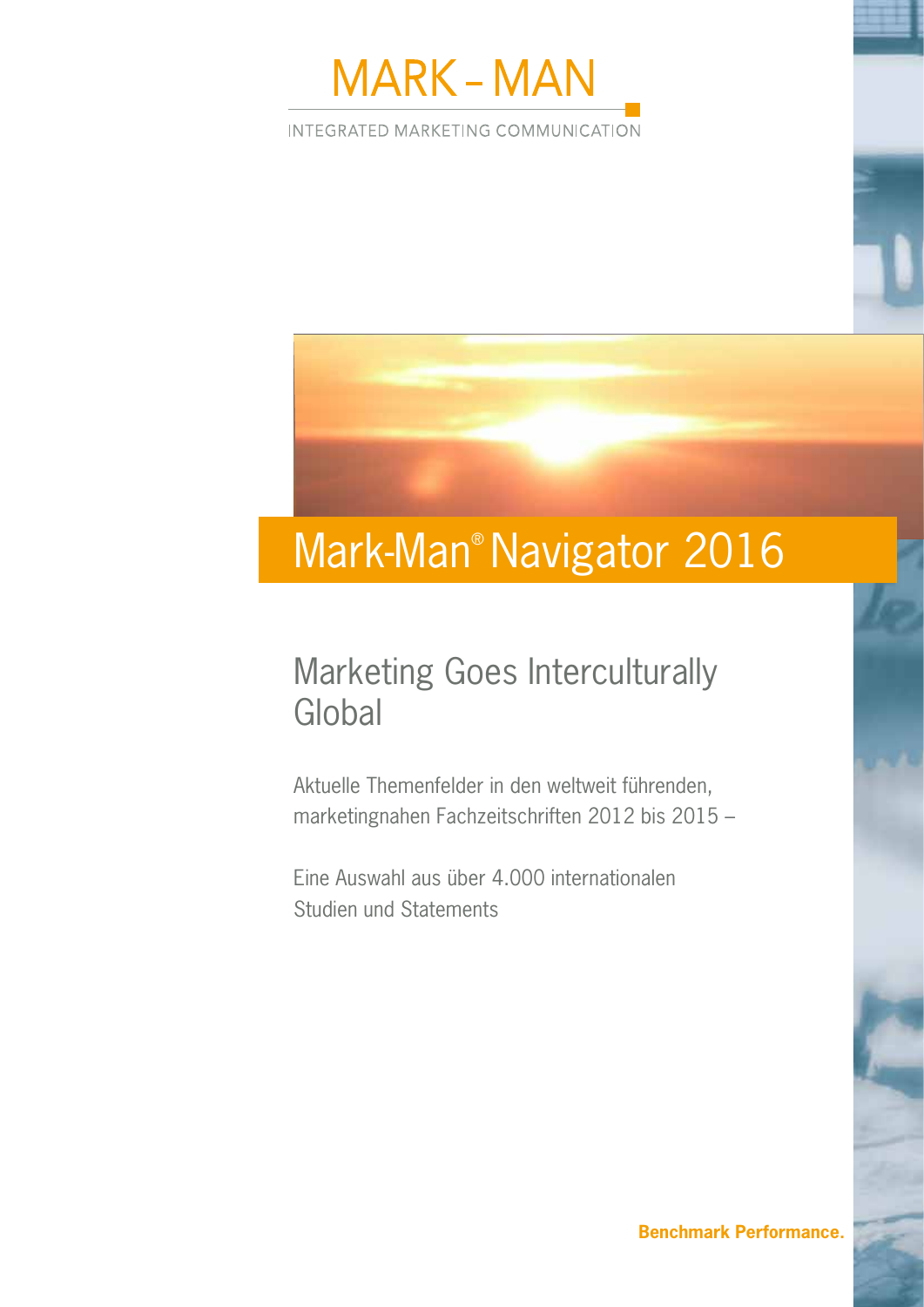### ECONOMY

Management / Organization Disruptive Innovations / Disruptive Change … 20 Years After It's Introduction

Thriving Conglomerates Outside the U.S.

User Innovation

Blue Ocean Strategy

Transient Advantages vs. Competitive Advantages

Regulatory Compliance

Intellectual Property Rights Protection

Unethical Behavior / Corruption

NGO-Management For a Better World

Corporate Patriotism

e-Recruiting

ISO 19600 For Compliance Management

Service-dominant Logic Reprise

Guanxi Reprise

Personality / Leadership Ethical Leadership Shared Leadership Dynamics

**Standards** Internet Protocol for IoT Required

## **COMMUNICATION**

CEO-Neuroticism / 'Toxic Leaders' Rebounding From Career Set Back

**Politics** Entrepreneurship and Culture Consumer Click Behavior

Radical Innovation Reprise

Applications by Final Customers Cloud Computing

Electric Vehicles Automotive Infotainment Systems

3D-Printing

Wearable Technology

Drones

Gesture Recognition

Technology Networking Internet of Things IoT

Agricultural Biotechnology

Industry 4.0

High-dimensional Data

E-Mobility New Energy Vehicles

Disruptive Technology (see above)

Finance

Crowd Sourcing Bitcoin

Equator Principles

Activist Investors

Global Value Chains

Business Ethics

Bottom-of-the-Pyramid Economics Economics of Slums In the Developing World

Reaching the Rich World's Poorest Consumers by Social Businesses

Social Capital in R&D Management and Innovation

**Sensuousness** Taste Regimes

Cultural Capital in Consumer Research

## **TECHNOLOGY**

Applications in Marketing Big Data For Advertising and Promotion Web-Analytics

Neuroscience In Advertising

Hybrid Innovations i.e Service and Product

**Society** Materialism and Loneliness

Chief Marketing Technologist CMT

### New Applications / Style

Social Media Online Communities Internet Forums Blogging YouTube and Online Video Twitter Communication As a Governmental Voice Pinterest

Electronic Marketplaces Mobile Apps / Mobile Shopping Apps

Smart-TV Real Time Advertising / Real Time Bidding

E-Mail Videos

City Branding For Sports Events

New Contents / Attitudes User Generated Content e.g. Wikipedia

Earned Media vs. Paid and Owned

Crowd Sourcing (see above)

Digital Transformation

. The marketing field has reached a state of maturity", so Professor Martin Eisend im Journal of Marketing 2015. Seine Auswertung von Metaanalysen aus knapp einhundert Jahren kommt zu dem Schluss, dass das Wissen im akademischen Marketing weiterhin ansteigt – bei sinkender Wachstumsrate.

Multi-Media Environments

Viral Marketing Campaigns

Native Advertising

Sustainable Reporting

Gamification

Advergames

Propaganda and Conflict in Rwandan Genocide

Psychology / Physiology Data-Mining

Targeting / Tracking

Arts-based Infusion

Self-leadership Strategies

Strategic Logo Placement

Language / Linguistics 'Digital Ubiquity'

## **CONSUMER**

Behavior / Brands Multicultural Marketing

Brand Anthropomorphisation

Islamic Branding

Ingredient Service Branding

Adaptive vs. Compensative Consump-

tion of Self-deficits

TV's Emotional Response

Emotional Labor

BRIC-Brands Reprise

Employer Branding Reprise

Extended Self in the Digital World

Sensory Marketing

Ovulatory Cycle, Money and Status

Sharing Economies / Hybrid Economies

Guilt-free Consumption

**Attitudes** 

Consumer's Social Identities

Status, Caste in Indian Villages

Skilled Self-employment in Developing Countries

Family Cohesion and Financing of Businesses in Islamic Tradition

### Automated / Autonomous Driving

Moralistic Government Regimes vs. Responsible Consumption

Tweens Pre-Teenager Groups

## ENVIRONMENT

### Problems Top One Percent Income Share Wealth vs. Income Profits without Prosperity Climate Change **Terrorism** Collective Repression Towards Foreigners Product-Harm Crises Juvenile Incarceration and Human Capital **Politics** Eurozone Crisis

International Trade Agreements

Counterterrorism Spending

Pollution Trading Programs

Public Health Insurance

Data Laws

ISO 26000 Guideline For Social Responsibility

Business Reactions Environmental Innovation Due to Institutional Pressure

Green Energy

Product-Harm Crisis Management (see above)

Crisis Management Networks

Influence on Public Policy Makers

Behavioral Reactions Pro-trade Effects of Immigrants

toren. Sie modifizieren klassisches Wissen, indem sie es in auf diesem Feld Kompensation und Absorption. neue Umgebungen stellen – global, praktisch, interkulturell.



## **What's Around the Market Corner? Marketing – Eine reife Disziplin**

### Economy Consumer

Intensität und Vernetzung sind die kompensierenden Fak-im Marketing erfährt durch die digitale Evolution zumindest Das manchmal unterbelichtete Verständnis von Technik Und die Kommunikation?



Soziologie und Ethnologie stellen neue Verständnisplattformen bereit, so die Idee sozialen und kulturellen Kapitals. Zudem ergänzt die Nähe zu engagierten NGOs die klassische Einflussnahme auf Entscheider und Gremien.

nahezu intuitiv durch heterogene Kulturen komplettiert. Ak-instrumentalisierter Kommunikation und Konsumtion ist die tuell, im Verbund mit führenden Ökonomen, auch mit Fokus immer wieder neue Herausforderung, denn virtuelle Commu-Die Erreichbarkeit von Menschen mit Botschaften jenseits

Diffundierende Mittelklassen der westlichen Welt werden auf Menschen am unteren Ende der Einkommenspyramide. nities können Nähe und verbalen Austausch nicht ersetzen.